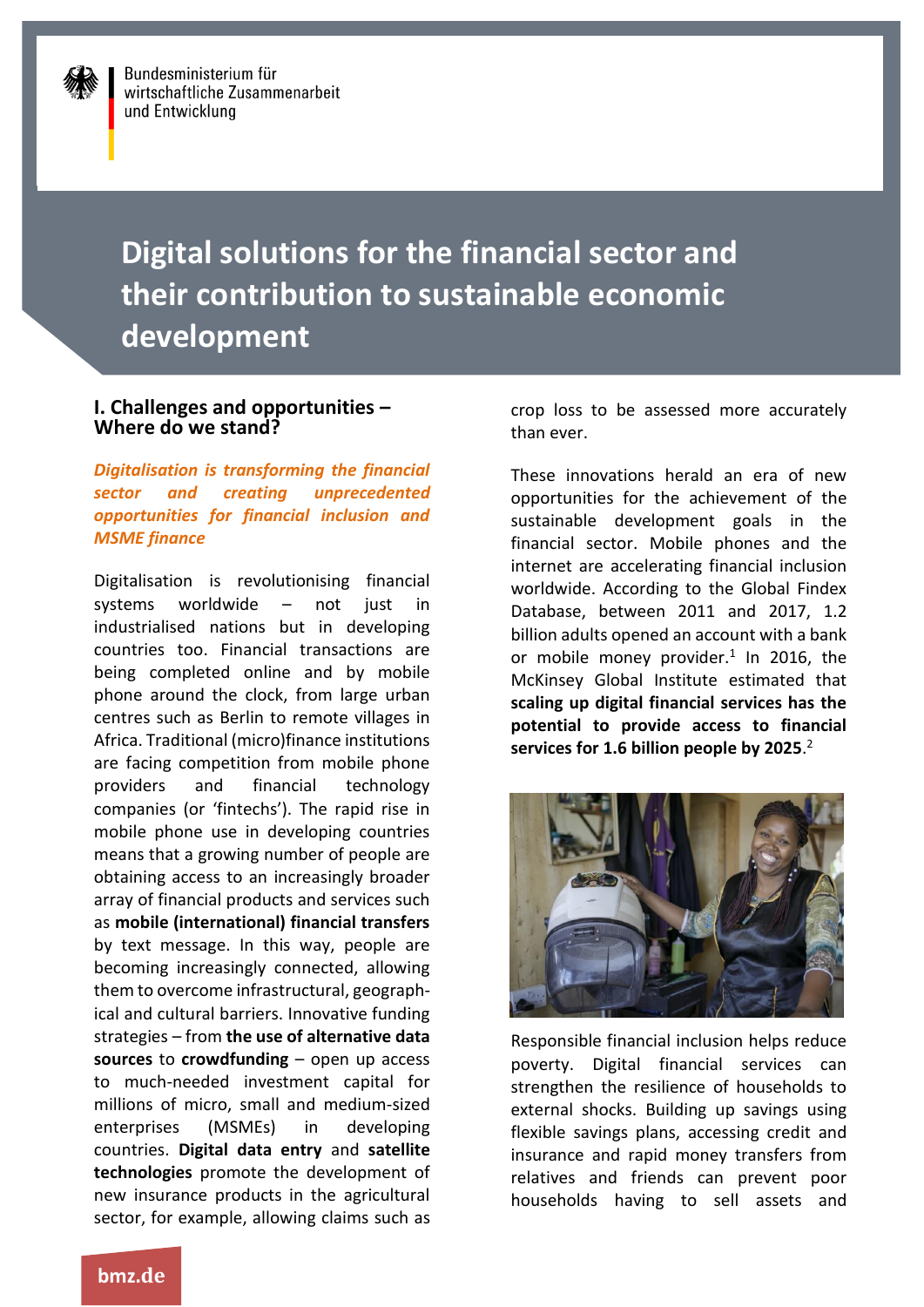property in emergencies or cut essential spending on food, health and education. For example, a study in Kenya showed that establishing mobile financial services reduces poverty.<sup>3</sup> Digitalisation could also result in **additional loans of USD 2.1 trillion being granted to individuals and MSMEs by 2025**. <sup>4</sup> Economies as a whole could benefit too: McKinsey estimates that the widespread use of digital finance in developing countries and emerging economies could boost GDP by USD 3.7 trillion by 2025, provided that public and private actors take the right course of action.<sup>5</sup>

#### *Digital financial services support achievement of the Sustainable Development Goals (SDGs) of the 2030 Agenda in a number of different sectors*

Digital change is bringing people and businesses closer together. Financial services have always been a key component of inclusive growth throughout the economy, but in the digital age they are more relevant than ever. They even underpin **innovative business models for implementing the SDGs outside the financial sector.** Digital mobile payment systems in developing countries create business models for off-grid PAYGO household solar systems that are userfriendly and offer clean energy supply particularly for disadvantaged households, which can pay for their energy supply remotely. Such models could provide around 20 million households with energy by 2022.<sup>6</sup>

**SMEs and small farmers** along agricultural value chains also benefit to a large degree from digital financial services as they often have to travel long distances to their nearest bank. Using traditional channels to provide loans to this target group is therefore not cost-effective. What's more, members of this target group usually work in the informal sector and are disproportionately exposed to climate risks. It is now possible to better rate the creditworthiness of small farmers and small and medium-sized agribusinesses by evaluating 'alternative data' such as mobile credit, mobile transactions and meta weather data. This means that they have easier access to credit that is tailored to their needs, e.g. in line with harvest cycles. Use of alternative data and mobile-driven sales could also boost access to insurance products.



Digital payment systems are not just a basic prerequisite for **e-commerce**, they also provide participating retailers with access to finance. In China, for example, digital financial data from the Alibaba e-commerce platform are used to provide affordable loans that benefit small and medium-sized businesses. 7 In 2019, Alibaba generated around USD 30 billion turnover in just 24 hours – on Singles' Day, an annual holiday celebrated in China that is the largest online shopping day in the world. Around 90% of the purchases were made on mobile devices.<sup>8</sup> In many African countries on the other hand, cash transactions are still common and pose a barrier to online retail trade. African countries are frequently listed as the least prepared to support online shopping on UNCTAD's B2C E-commerce Index, with the lack of access to digital and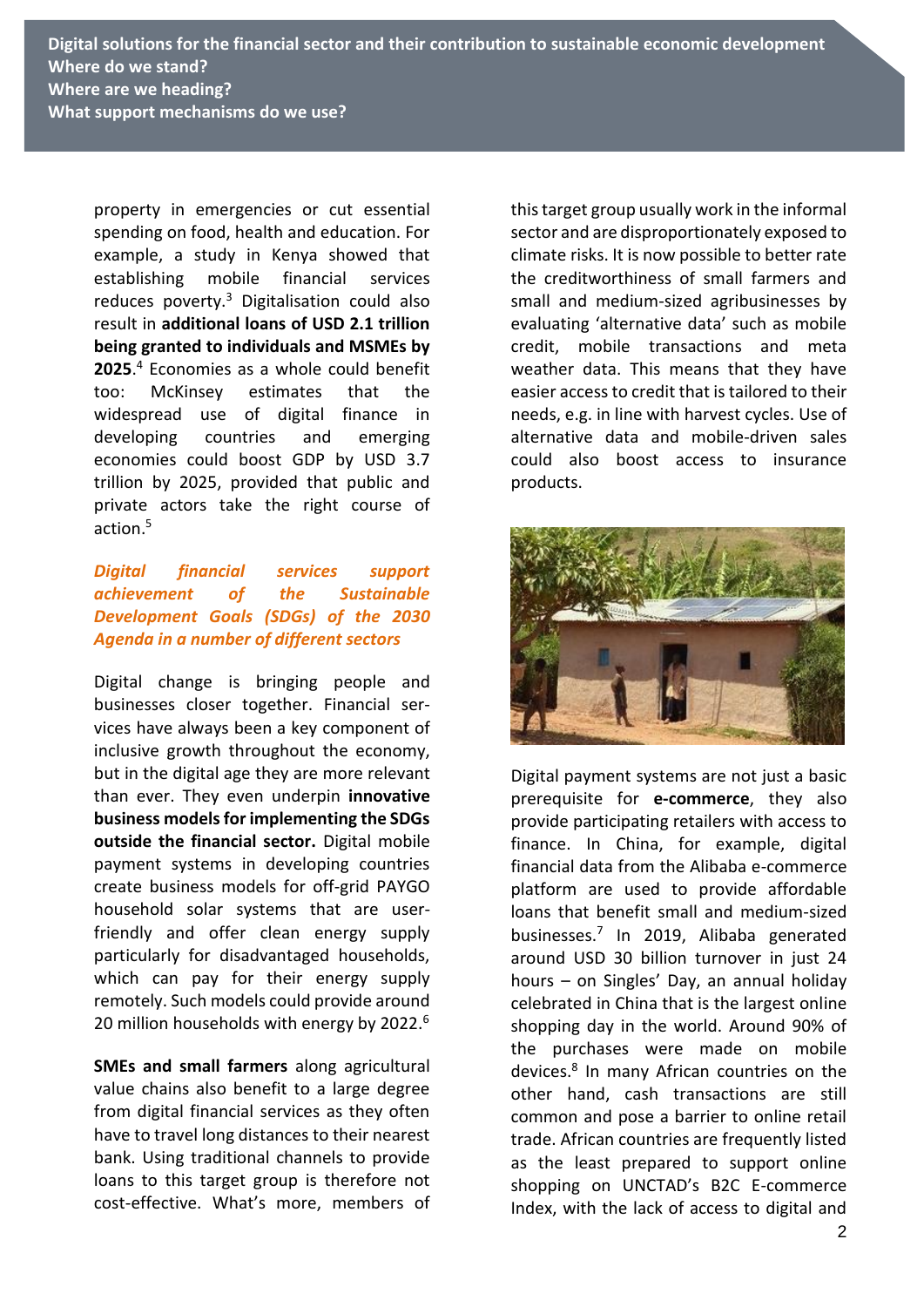transnational payment solutions posing one of the biggest barriers.

Governments also have a lot to gain from digitalised financial flows, which play a key role in fostering **good governance**. Using electronic transfer to pay public servant salaries, transfer payments and procure goods and services can **cut costs, prevent misappropriations and increase transparency and efficiency in the public sector**. In India, for example, the introduction of smart cards for social insurance payments has reduced bribery rates by 47%, achieving savings of USD 2 billion p.a.<sup>9</sup>

According to McKinsey, digitalisation could save governments in developing countries and emerging economies at least USD 100 billion p.a. A staggering USD 70 billion of this saving would come from the prevention of misappropriation and corruption and could be invested in key sectors such as education, infrastructure and health care instead. Digitalising tax payments could generate USD 40 billion in additional tax revenue.<sup>10</sup>

Businesses too can benefit from digitalising financial flows. Digital payments can help **boost the transparency of supply chains and fair wages**, e.g. in the textiles sector, where such payments could be electronically verified and substantiated.

In addition to its huge potential, however, digitalising the financial sector poses a number of risks. These relate to the **security and stability of systems** (such as cyber security), particularly **consumer protection**. Customers may fall into financial difficulties if they do not fully understand the terms and conditions for using digital products, e.g. for loan repayments. Furthermore, there is a risk that in cases where transactions rely solely on digital interaction, users who

struggle with or have no access to digital devices may be left behind. All digital financial transactions also leave a trail of data that could reveal details about the customer, thereby exposing them to risks such as fraud, **cybercrime** and **identity theft**.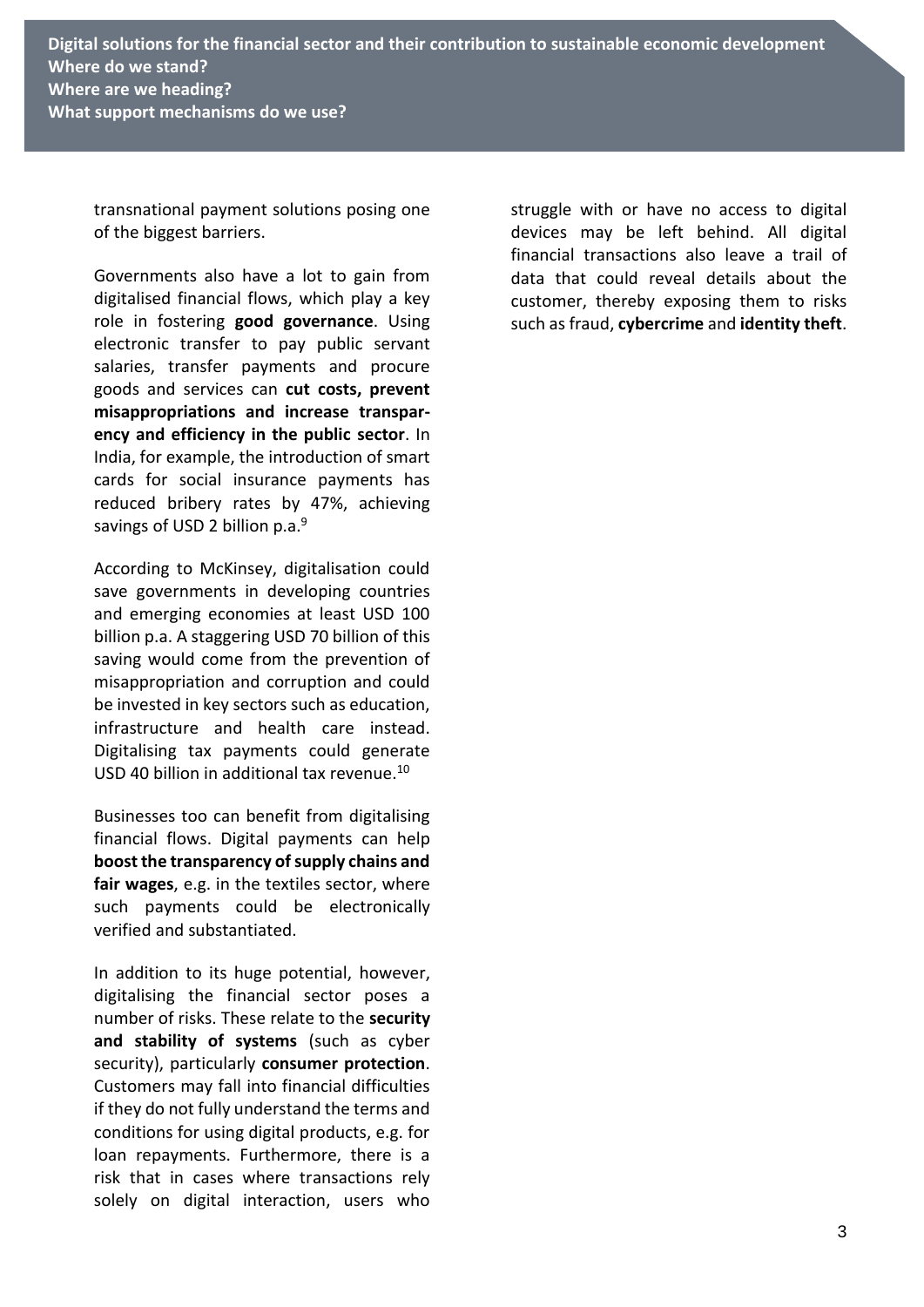#### *German DC is actively shaping digital change in the financial sector*

**Private sector actors** are the most important drivers for developing and implementing innovative technical solutions and business models, and the field of finance is no different. But actors and development partners from the public sector can also take on important responsibilities and roles in this context. These include creating conducive policy and regulatory conditions, fostering innovation and competition, enforcing data protection and consumer protection regulations as well as building capacities on both the supply and demand side. The main priority here is to structure innovations so that they also (and primarily) benefit hitherto disadvantaged sections of the population, such as the inhabitants of remote areas and women, and at the same time protect them from adverse developments. **Digital change in the financial sector of German DC partner countries must therefore be designed in a proactive, cooperative and responsible manner.**

BMZ works closely with **international actors and networks** mandated, for instance, to research and implement responsible digital solutions for the financial sector. As part of the **G20 Global Partnership for Financial Inclusion (GPFI),** BMZ plays an active role in implementing the G20 High-Level Principles for Digital Financial Inclusion*<sup>11</sup>*, providing support above all for the use of alternative (digital) data for MSME financing, digital payment transaction services and customer and data protection in the financial sector.

BMZ also cooperates closely with the following, for example:

- the **Alliance for Financial Inclusion**, a global peer-to-peer network of finance ministries, central banks and other financial market regulators from developing countries and emerging economies that aims to promote financial inclusion, particularly among disadvantaged sections of the population;
- the **Better than Cash Alliance**, a global partnership of governments, companies and international organisations that aims to harness the potential of digital payment transactions to achieve the Sustainable Development Goals, particularly poverty reduction and inclusive growth;
- the **Consultative Group to Assist the Poor (CGAP)**, a global partnership of development organisations that works to provide poor people with access to financial services so that they can seize opportunities and become more resilient.
- the **Responsible Finance Forum** established in 2009. Each year, it convenes the private and public sectors to share insights, innovations and best practices of responsible financial inclusion, increasingly focusing in recent years on challenges and opportunities of digitalisation in the financial sector.<sup>12</sup>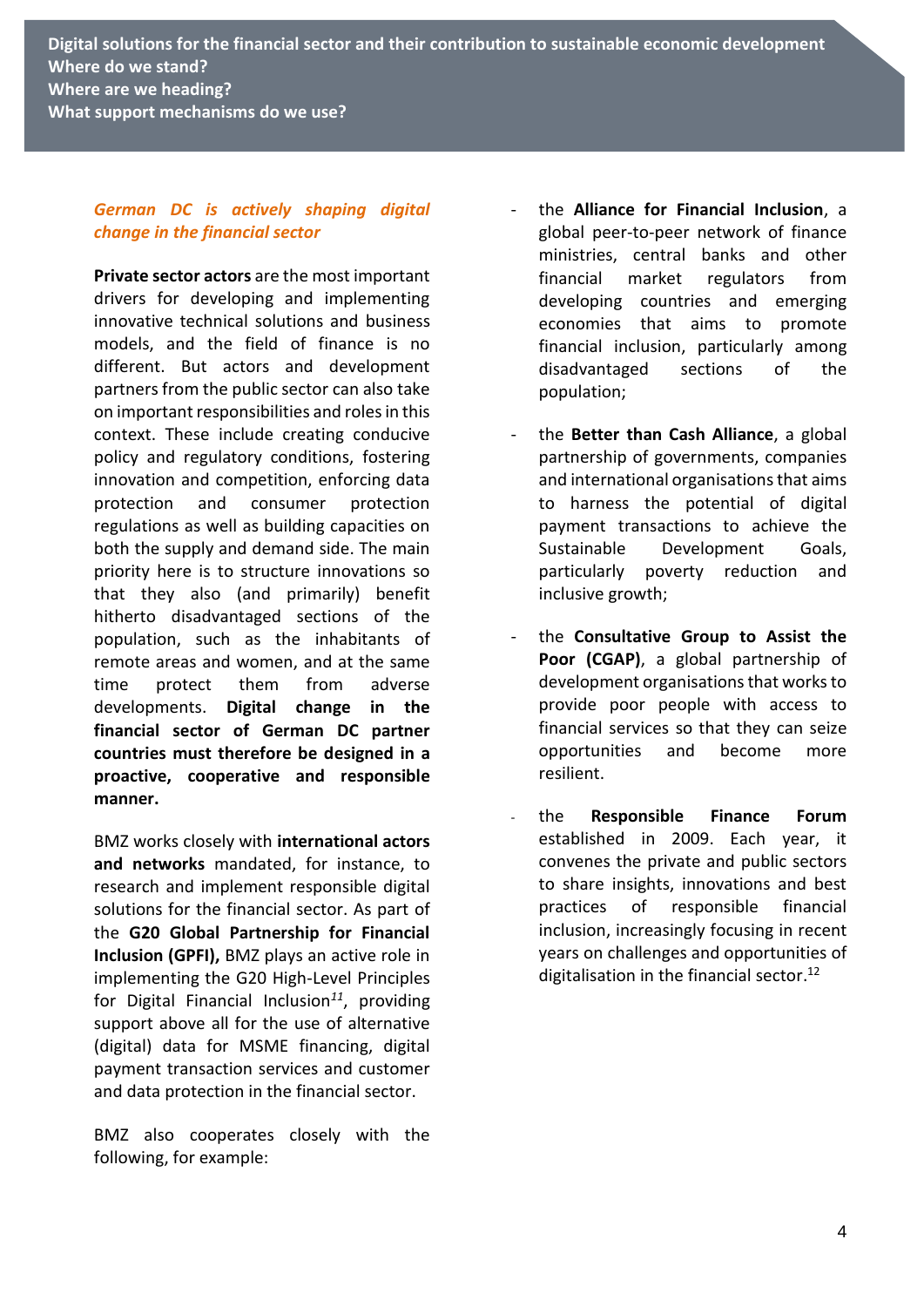**Digital solutions for the financial sector and their contribution to sustainable economic development Where do we stand? Where are we heading? What support mechanisms do we use?**

#### **Box 1: NEW ACTORS IN THE FINANCIAL SECTOR**

Digital technology is bringing about a rapid transformation of the financial sector, including and perhaps most significantly for developing countries. One key feature of this transformation is that **actors such as mobile network operators and IT providers now offer financial services and traditional actors such as banks have integrated digital solutions into their business models.** Most digital financial products are based on cooperation between financial service providers (fintechs) and/or mobile network operators. Even if many fintechs are in fact direct competitors of well-established market institutions, they still often cooperate with existing financial institutions to launch products on the market as rapidly as possible. Cooperation enables all participants to play to their strengths. Established banks and mobile network operators have customers, data, financial acumen and familiar brands. Fintechs and insurtechs, on the other hand, have the required agility and technological know-how. Key new actors include:

**Fintechs:** '*Fintechs are companies that use new technologies and customer-centric approaches to provide services for the financial sector'*. <sup>13</sup> Their entire business model is based on digital technologies. **The term covers a broad array of technologies that cover payment transactions, digital lending, insurance and financial advice.** However, fintechs not only offer established products in an innovative manner, they also develop completely new services where most of the processes are based on **algorithms** and there is little human intervention. Examples include credit checks based on alternative data, international payments and microloans. Technology-led

companies that operate in the insurance industry are known as insurtechs.

**Mobile network operators:** During the mobile revolution, mobile network operators have evolved into financial service providers, particularly in the area of **mobile money**. They have claimed a significant market share over a short space of time. In ten sub-Saharan countries, more people have a mobile money account (offered by mobile network operators) than a bank account.<sup>14</sup> Mobile network operators play a key role in this context as they have a large customer base and established sales channels. In developing countries, mobile network operators are increasingly taking on the role of a digital platform that links different sectors.

**Big Techs:** 'Big Techs' are the technological giants such as *Apple***,** *Google***,** *Facebook***,**  *Amazon* **and** *Alibaba* that dominate internet applications. They already have or are looking to gain a strong presence in the financial market, touting new ideas such as the digital currency Libra. In China, they are already the market leader in areas such as payment transactions and SME finance. Big Techs still do not play a major role in the financial sector in developing countries. But this may well change in the coming years given their dominance in the digital field.

**Independent networks: Blockchaintechnology-based** networks are up-andcoming actors in the financial market. They do not need a central institution to operate. The financial intermediary is now an alliance of people and/or companies that exchange values with each other based on clearly defined rules or a software application.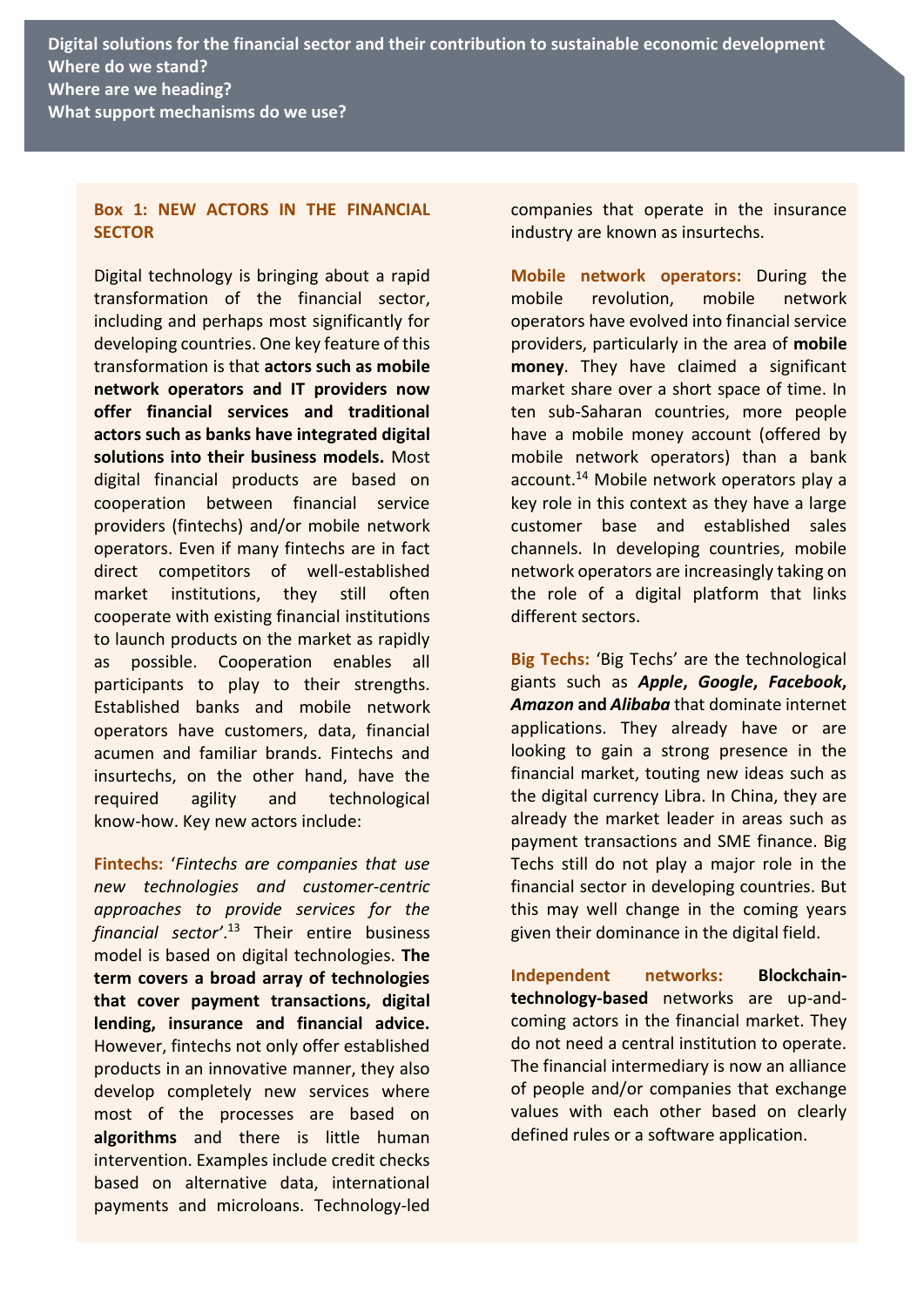# **II. Our goals – Where are we heading?**

Together with our partners, we want to leverage the opportunities offered by digitalisation while safeguarding against risks. In this context, BMZ's **Digital Agenda**  sets out to expand digital financial services. 15 Although private-sector actors in the financial sector are key drivers of digital innovations, it is important that we support BMZ's partner countries in actively and collaboratively shaping digital change in the financial sector, in order to achieve sustainable and inclusive development.

#### **WHAT RISKS ARE INVOLVED?**

As laid down in BMZ's Digital Agenda, digitalisation can play a key role in triggering positive results, for example in reducing poverty. If left unchecked, however, it can achieve the exact opposite, in the financial sector too. In addition to viewing the opportunities and potentials of digitalisation strategies, it is therefore vital that we **conduct a realistic assessment of the risks involved** for the financial sector.

#### **EXAMPLES OF THE RISKS THAT DIGITAL SOLUTIONS POSE FOR THE FINANCIAL SECTOR**

In addition to the risk of **data theft,** there is a risk of **malware** being used to capture data that could be used to carry out unauthorised transactions. This ties in with the frequently complex issue of **liability for any resulting loss**. Digital strategies involve a number of other risks too, however, such as the fact that digital, automated systems may collect information related to very **sensitive, personal matters** that could impact on one's eligibility for a loan or result in insurance loadings/exclusions being applied. Certain population groups may therefore be **discriminated against** due their gender, origin or ethnicity. It is important to clarify the following: How can we ensure that decision-making processes are transparent? How can they be **demystified**? Are they clear to **consumers**? What forms of redress do they have? Are there **protection mechanisms** in place? A further issue is that of the debt trap. This risk is underlined in a current study by **Brot für die Welt**<sup>16</sup>, which warns that **digital loans** in particular could in fact amplify poverty if adequate **consumer protection is not guaranteed**.

This should be done based on the principle of **optimising digital potential while at the same time safeguarding consumer protection and data protection and ensuring the stability of the financial system**.

German DC supports partners in implementing reforms and adapting regulations. The aim here is to **provide incentives while at the same time** setting **clear boundaries**, facilitating **fair competition,** fostering **innovation** and safeguarding **data protection and consumer protection.** Furthermore, previously **disadvantaged sections of the population**, above all, should benefit from digital change and be protected from any undesirable developments. This applies first and foremost to people living in remote and rural areas, women, migrants and refugees.

German DC is engaging in targeted cooperation arrangements with responsible providers to provide advice and appropriate finance to assist established and new actors in the financial sector – fintechs for instance – in shaping this change. It is also providing financial solutions for putting in place and connecting to the required infrastructure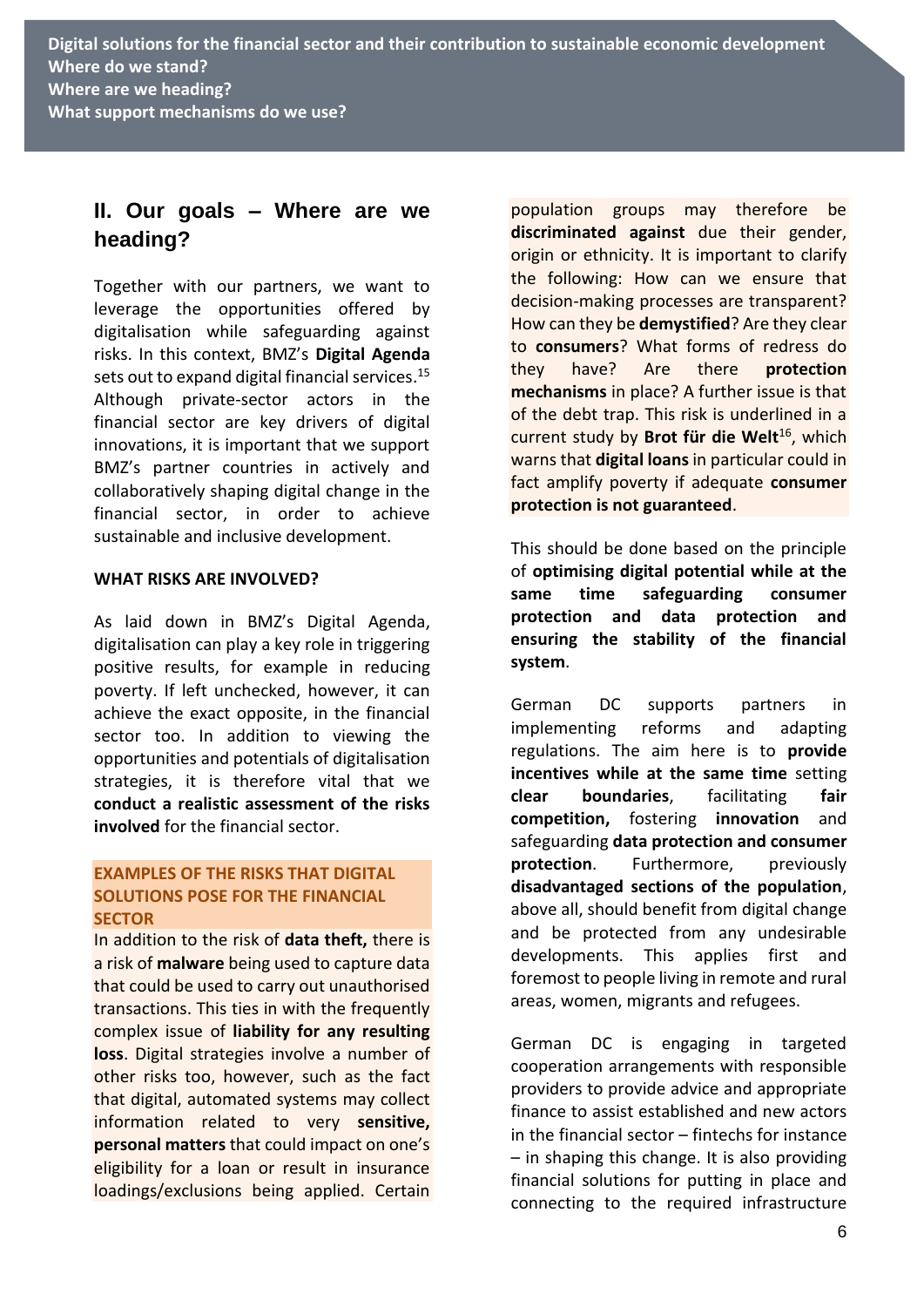and offering training for regulators, service providers and customers.

We pursue the following goals:

- 1. Regulation and responsibility: We support our partners on the ground in establishing the conditions for sustainable and responsible development in digital finance.
- 2. Access for all: We support private-sector actors and facilitate universal access to the financial sector.
- 3. Investment and employment: We support responsible, innovative digital financial solutions for job creation and increased investment in MSMEs.

# **Goal 1: We support our local partners in laying the foundations for sustainable and responsible development in digital finance**

The digital revolution undeniably offers huge potential, but it also involves significant risks and challenges such as **data security, cybercrime and consumer protection**. Data security and data protection have a huge role to play if weaker sections of the population are to keep up with developments.

#### **RECOMMENDATIONS FOR USING DATA AND ARTIFICIAL INTELLIGENCE IN THE FINANCIAL SECTOR**

On behalf of BMZ, GIZ has published recommendations for **using data and artificial intelligence in the financial sector**. **<sup>17</sup>** These cover issues such as leadership, cooperation, data awareness, consumer empowerment, accountability and data security. The recommendations can be used in the regulatory context or for the self-regulation of financial product providers.



In many developing countries, restrictive framework conditions and monopolistic structures – in the mobile phone sector in particular – make it difficult for new actors to enter into the market or for innovators to launch new products. The legislative and regulatory framework frequently lacks coherence. In many cases, regulatory bodies are unable to keep pace with the speed of the decisions made by private-sector actors and this can have a negative impact on customers. Preventative action needs to be taken to remedy this situation.

#### **WHAT SUPPORT MECHANISMS DO WE USE?**

To structure digital change in a way that supports sustainable and inclusive development, we support political and regulatory institutions in **developing and putting in place innovative and competitive framework conditions and initiatives to protect personal data.** This includes advice on regulatory requirements for innovative digital financing mechanisms such as **crowdfunding** and on supporting technologies such as **blockchain**. We also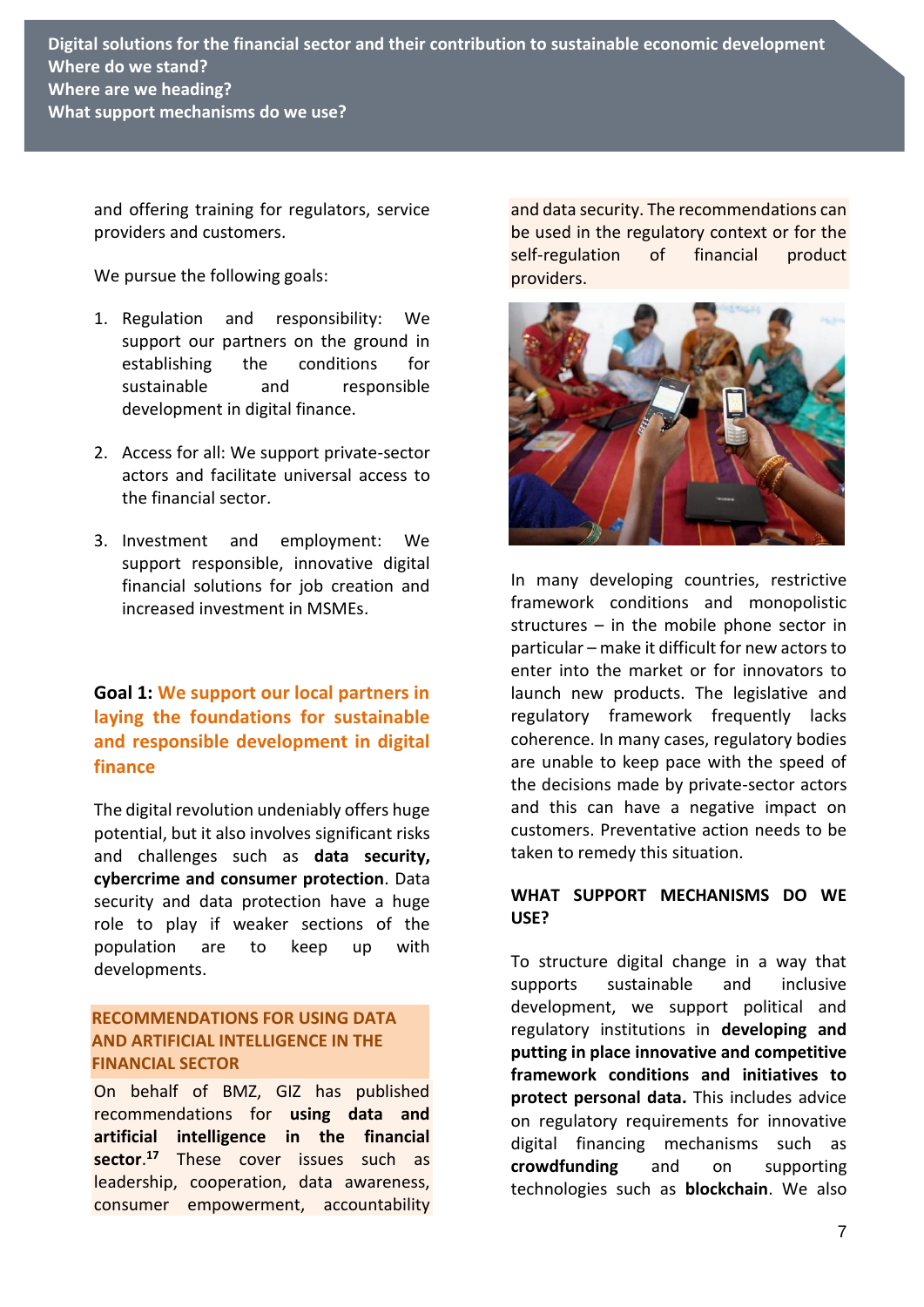provide advice and appropriate finance to established and new actors in the financial sector, enabling them to shape the change.

#### **BRANCHLESS BANKING AND INTEROPERABILITY IN MOSAMBIQUE**

In Mozambique, KfW, on behalf of BMZ, supports **branchless banking** by providing finance for state-of-the-art equipment such as automatic teller machines and point-ofsale devices. It is also planned to assist the Mozambican Central Bank in **ensuring the interoperability of commercial banks and mobile money providers** in order to improve access to the formal financial sector and the efficiency of financial transactions.

We foster **dialogue** and cooperation with the private sector and support the development of best-practice solutions for our partner countries. This helps regulators to develop a clear understanding of the relevant innovations and create a culture of regulation that continually promotes innovation.

We also help supervisory authorities in improving the effectiveness of their oversight activities through technology and, where necessary, provide **funding for investment** in digitalisation at the national and regional level.



#### **DIALOGUE FORUM FOR DIGITAL FINANCIAL SERVICES IN JORDAN**

In Jordan GIZ, together with the Jordanian Central Bank and the Digital Financial Services Council, has set up a **dialogue forum for innovation in the area of digital financial services** that facilitates the direct exchange of information between regulators, financial service providers and other relevant actors.

We advocate **adherence to consumer protection and data protection principles in digital finance**. In providing technical and financial support for financial institutions, we aim to ensure that the privacy of customers and their data are protected and that products are marketed transparently and fairly.

# **Goal 2: We support private-sector actors and facilitate universal access to the financial sector**

Despite the progress achieved in financial inclusion, 1.7 billion people worldwide still have no formal account (either a traditional bank account or mobile-based account).<sup>18</sup> This underlines the **limits of traditional, branch-based and therefore high-cost sales model** where poorer sections of the population and people and businesses in remote areas cannot be reached costeffectively.

Digitalisation creates new opportunities for pro-development business models – both for traditional financial service providers such as microfinance institutions and for banks and fintechs whose existence is based on digital technologies. **New digital technologies and the responsible and more effective use of alternative data can help set up new sales outlets, including in remote areas, develop**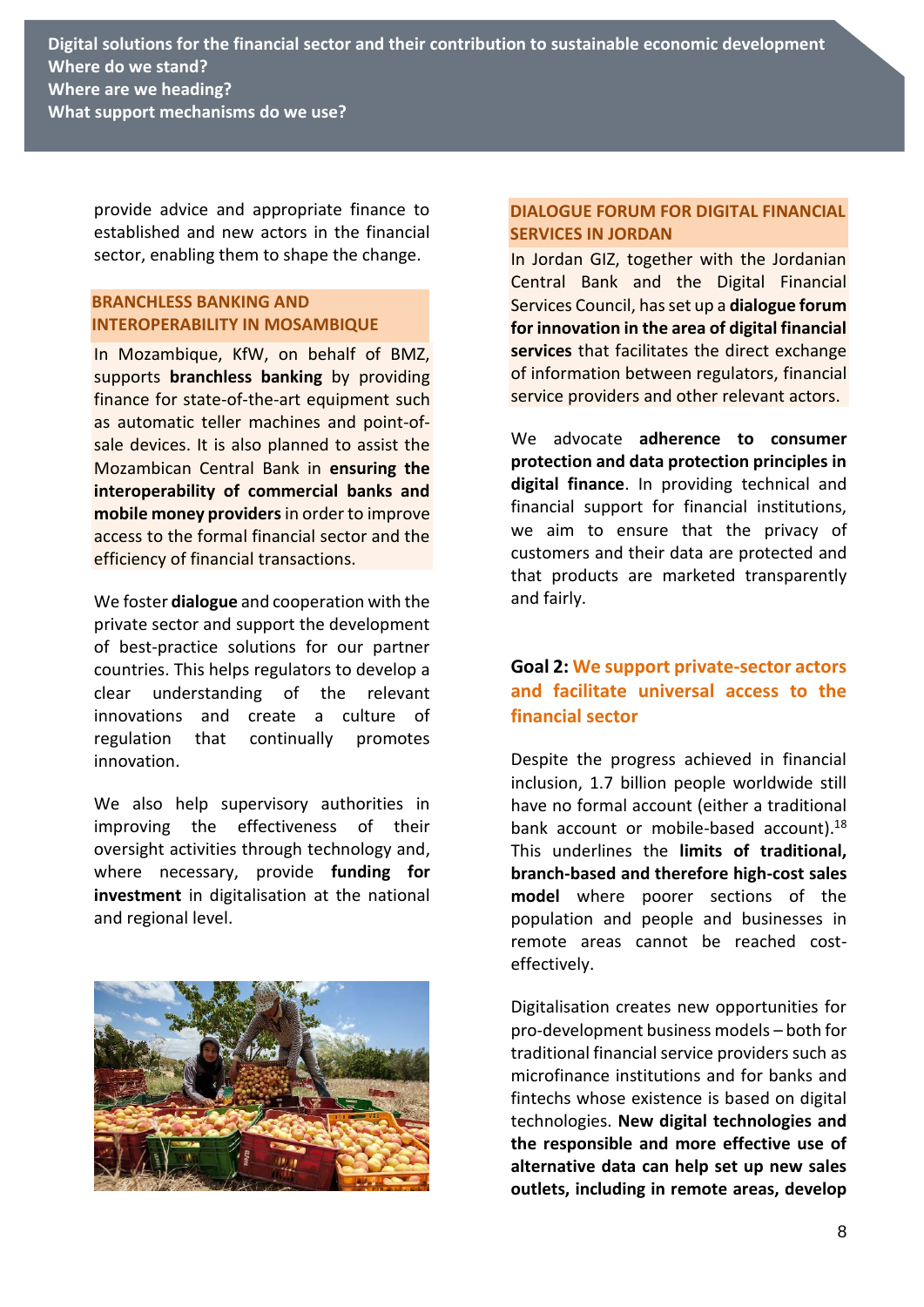**Digital solutions for the financial sector and their contribution to sustainable economic development Where do we stand? Where are we heading? What support mechanisms do we use?**

**more needs-based financial products, better assess credit risks in sectors that are regarded as high-risk, such as agriculture, and improve usability.** In this way, people in rural areas can be identified –using their own mobile phones, for example, or through kiosks and other outlets – and accounts opened, money deposited and withdrawn, and bills paid.

#### **INNOVATIVE SALES OUTLETS AND INTEROPERABILITY IN RURAL AREAS IN GHANA**

In Ghana, KfW **co-finances investment in rural use of the national payment system** 'ezwich' to provide materials and equipment for innovative sales outlets in rural areas. It does this by providing funding for a new technological solution that facilitates interoperability between different payment systems, including mobile money. This support will help lower transaction costs for all financial service providers, making it financially viable for them to supply poor sections of the population, rural MSMEs and rural areas with financial products, thereby improving living conditions and development prospects.

Digital finance technologies and digital data open up **scope for cooperation** between all financial market participants, thereby helping to optimise potential and achieve development goals quickly and sustainably. In this context, **digital payment transactions** play a key role for innovative business and cooperation models. In a cooperation arrangement between solar companies, payment service providers and financial institutions, the digitalisation of payment transactions enables **households** that are not yet connected to the grid to access **solar systems, for example.**



The use of digital technologies and new data also improves the scalability of insurance products for previously undersupplied sections of the population. For example, cooperation arrangements between insurers, mobile network operators and data vendors in the area of digitalisation (e.g. for weather data) enable small farmers to insure themselves against crop failure for the first time, for low-cost premiums. **Fostering cooperation arrangements** involves bringing together all of the partners involved and eliminating obstacles – such as perceived competition. Digital cooperation arrangements – for inclusive digital payment transactions and other areas – also require **technical integration and the interoperability of systems between the different partners involved**. Fragmented systems drive up costs and restrict competition.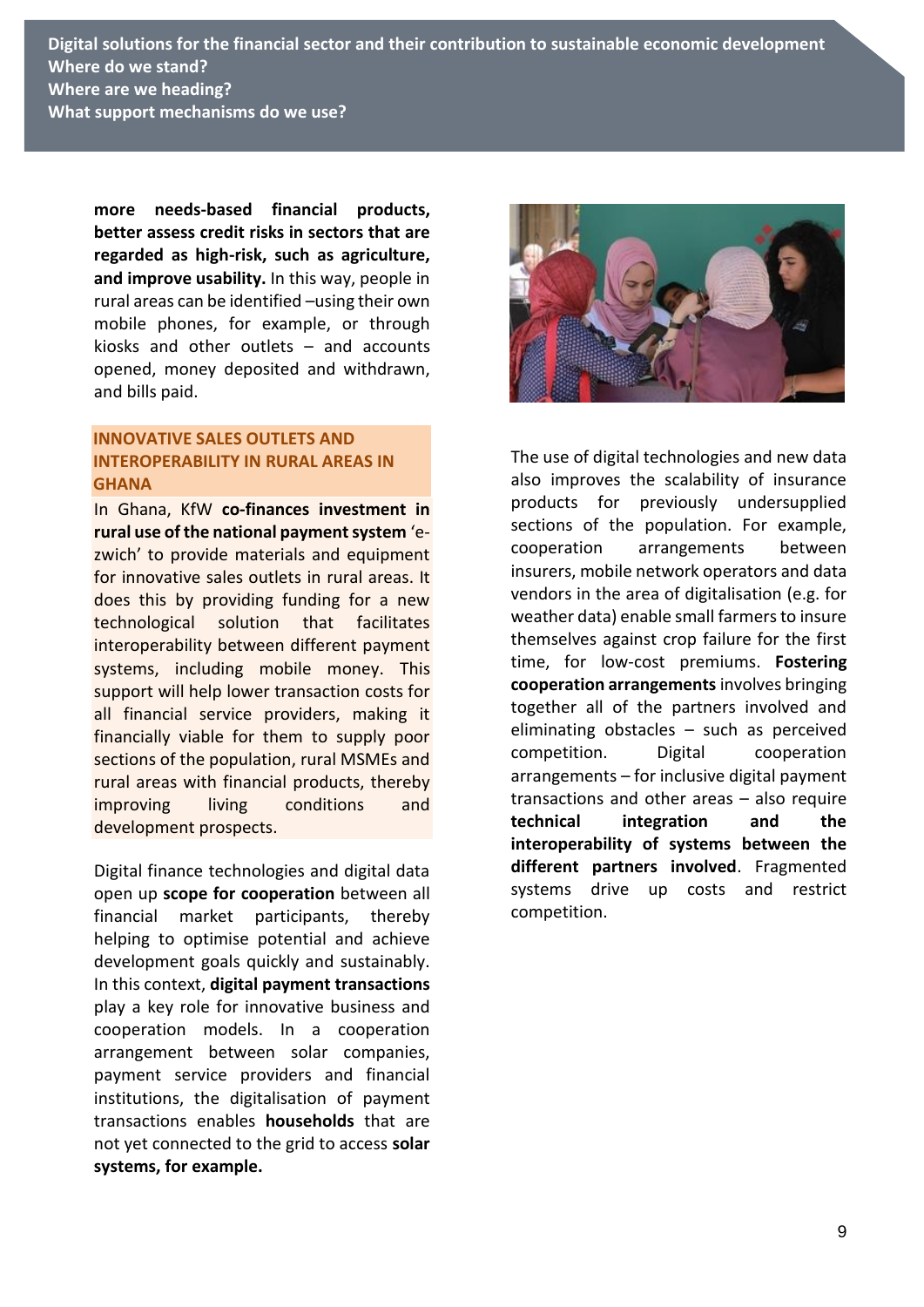#### **SCALING UP FINANCIAL SERVICES IN VIET NAM THROUGH COOPERATION WITH THIRD PARTIES**

Sparkassenstiftung supports the Vietnam Women's Union by providing its members with access to savings accounts and loans. **It is cooperating with** Viettel Pay, **a private third-party provider**, to add **digital payment transactions** to its range of services, enabling members to complete payments digitally, quickly and cost-effectively.

#### **WHAT SUPPORT MECHANISMS DO WE USE?**

We provide process-related advice and training to financial service providers on developing and implementing digital strategies. The focus here is on **establishing innovative sales models** and **developing and refinancing pro-development financial products that include innovative credit scoring models**. We offer **needs-based finance** to financial service providers **for hardware and software components** to digitalise business activities and sales models (e. g. to modernise core banking systems and support mobile banking platforms).

#### **TECHNOLOGY-BASED FINANCE MODEL FOR SMALLHOLDERS IN MALI**

Via the NGO MyAgro, KfW provides support for a technology-based savings model ('mobile layaway platform') that enables small farmers in Mali to purchase seeds and fertiliser. The model provides an alternative to traditional savings accounts at banks and financial intermediaries, which are usually located in distant towns and cities and are too far away for most small farmers to access. MyAgro encourages farmers to save a little every month to pre-pay loan repayments.

We also provide targeted advisory services and funding to support responsible, inclusive fintechs in providing previously neglected population groups and companies with innovative, affordable and needs-oriented financial services.

#### **DIGITAL FINANCE INVESTMENT IN AFRICA**

On behalf of BMZ, KfW is involved in the Partech Africa Fund, which offers start-up capital to help innovative enterprises in Africa fund their growth. The multisectoral fund also provides finance for companies from the e-commerce, education and health care sectors as well as venture capital for inclusive fintechs such as the South African card payment provider Yoco, which has already connected more than 35,000 SMEs to electronic payment systems for the first time, offering them additional services such as accounting systems and short-term working capital finance.

We also support digital cooperation arrangements **using financial technologies in different sectors** based on dialogue forums and the development and implementation of standards for technological integration. **In this way, we bring together companies as well as state and civil society institutions from different sectors**, in order to identify overlaps and implement inclusive cooperation arrangements that offer added value for all.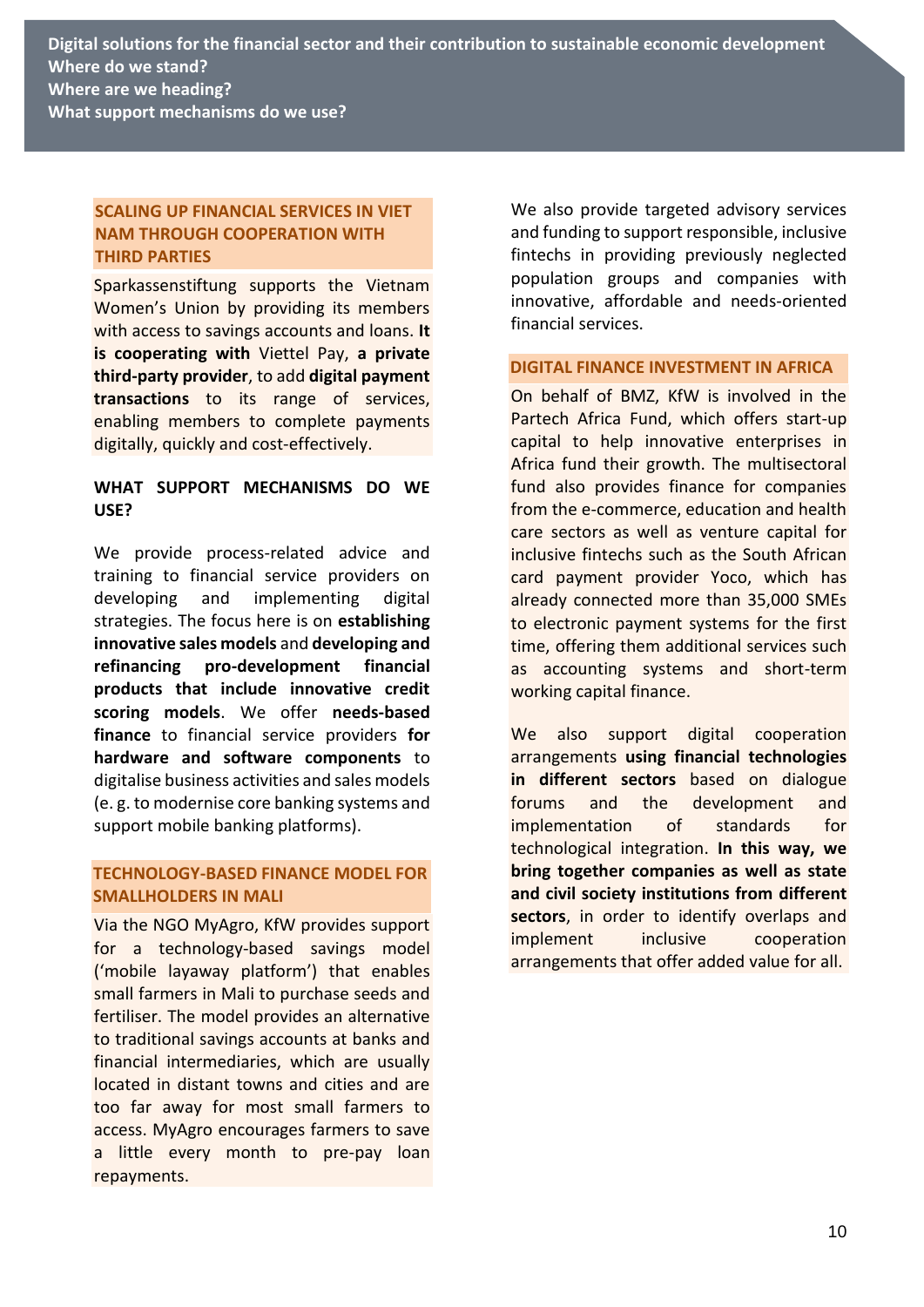#### **SALES NETWORKS FOR REFUGEES AND IMPOVERISHED GROUPS IN JORDAN**

In Jordan, GIZ works with the local fintech Dinarak on **establishing sales networks**, taking special account of women-led retail outlets, particularly in regions with few or no other providers. These measures reach **poor population groups and Syrian refugees** who find it difficult to access services. In addition to generating positive impact of providing access to universal financial services, these innovative sales models create jobs and alternative sources of income for microenterprises.

We encourage the development of demandoriented, interoperable payment systems at the national and regional level by providing appropriate **funding for investment in infrastructural components** that can be used universally by all financial service providers. We also provide **needs-oriented finance** for financial service providers to **connect up to central infrastructure** in order to facilitate access to formal financial systems for previously excluded customer groups.

We aim to digitalise financial flows **within German DC** in order to generate network synergies and increase effectiveness. This will not only boost the efficiency and transparency of projects in other sectors, it will also promote financial inclusion and help formalise previously informal economic activities. Points of intervention are to be found in almost all sectors. For instance, the payment of teachers' salaries can be digitalised in the education sector, and in the field of decentralisation, digital payments can help combat corruption and ensure that citizen-oriented administrations receive the funding they need. The digitalisation of taxation and other state payments

contributes to good financial governance by increasing the transparency of public finance.

#### **TRUBUDGET PLATFORM – SUPPORT FOR THE TRANSPARENT IMPLEMENTATION OF PUBLIC INVESTMENT IN DEVELOPING COUNTRIES**

KfW is using blockchain technology to build a digital process platform. The TruBudget platform maps the work processes of a specific group of partner institutions (Private Blockchain) in a transparent and forgeryproof manner, allowing projects to be managed more efficiently and sustainably using partner structures. TruBudget is already being used in Brazil and Burkina Faso and is to be rolled out in other partner countries too.

**Goal 3: We support responsible, innovative digital financial solutions for job creation and increased investment in MSMEs**

**Sustainable private sector development** is crucial if development and employment are to thrive in our partner countries. Access to needs-oriented finance and insurance in developing countries is key to acquiring finance for important investments, particularly for MSMEs. Obtaining this access remains very difficult, however. <sup>19</sup> According to a 2016 report by McKinsey Global Institute, **scaling up digital credit solutions**  would result **in the release of additional loans worth USD 2.1 trillion to MSMEs by 2025**. 20

Digitalisation creates **'alternative' data sources** – on mobile phone credit, digital payments, sales and weather data for instance – opening up new opportunities for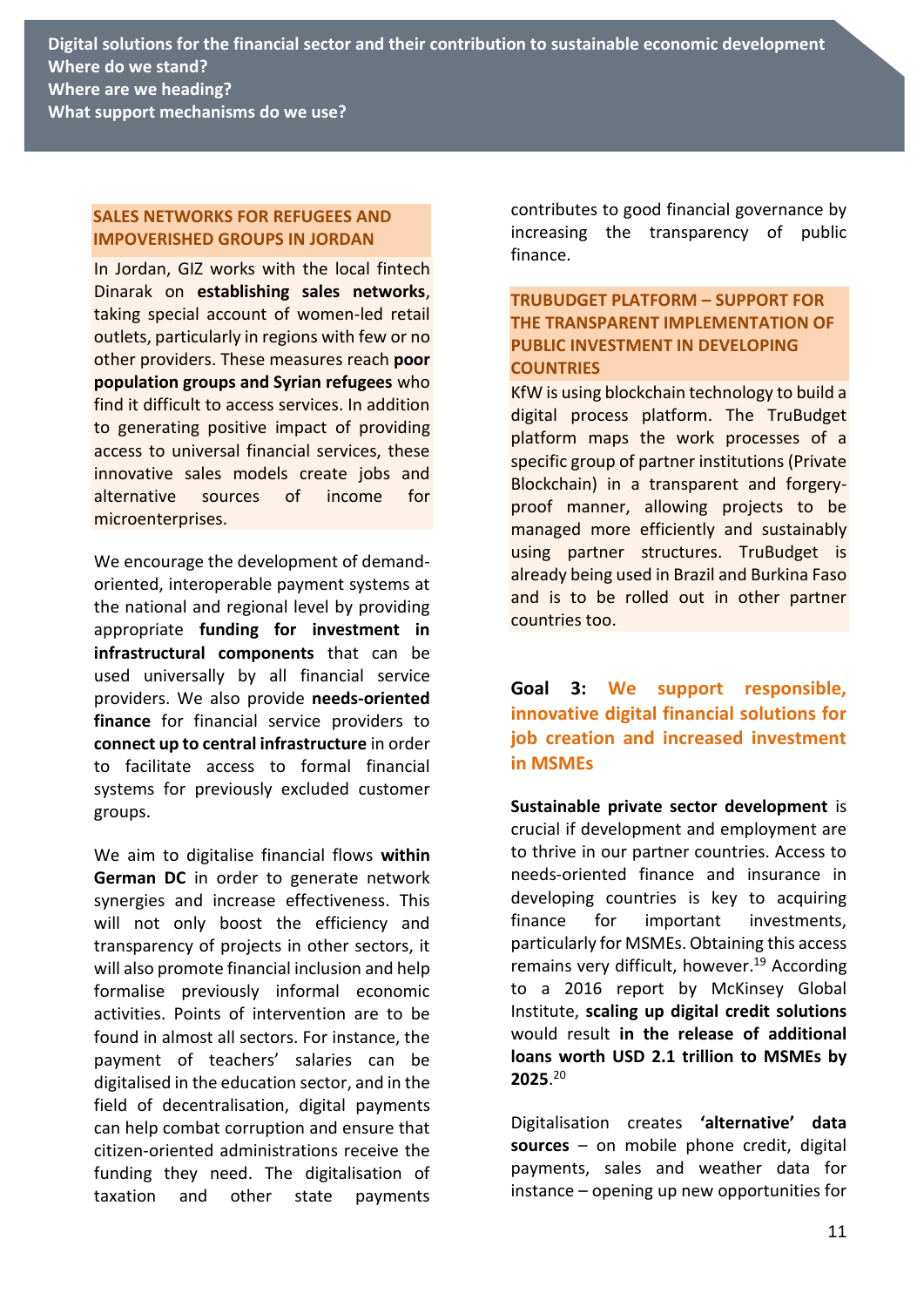**Digital solutions for the financial sector and their contribution to sustainable economic development Where do we stand? Where are we heading? What support mechanisms do we use?**

the efficient provision of capital to previously unreached recipients and business segments such as poor households (e.g. small farmers) and informal MSMEs. Alternative data are continuously being generated, e.g. via mobile phones or internet-based payment systems, and can be used by innovative financial service providers and evaluated using algorithms and **artificial intelligence**, in order to assess customers' creditworthiness more accurately, rapidly and cost-effectively. This allows them to dispense with traditional collateral and carry out **credit checks in a matter of days rather than weeks**. Alternative data can also be used to replace **paper-based proof of address/identity**, which poses a significant obstacle for customers trying to access financial services and increases operative costs. It is important to bear in mind however, that the positive impact of alternative data and new technologies such as artificial intelligence will drive sustainable development only if they comply with *legal regulations* on the protection and security of personal data and follow *ethical guidelines for artificial intelligence*.

#### **DATA-BASED LOAN APPRAISAL AND DIGITAL REPAYMENT OPTION FOR LOANS TO SMALL FARMERS IN UGANDA**

The develoPPP.de programme with the local coffee buyer Ibero Uganda, which is supported by GIZ, developed an app to help **assess loan applications more efficiently and transfer (loan re-)payments more easily**. Even before Uganda adopted its National Data Protection and Privacy Act in 2019, Ibero Uganda had signed a **joint agreement on data privacy** as a selfregulatory instrument based on the EU's General Data Protection Regulation. Under the agreement, Ibero undertook to use software to optimise data collection processes. GIZ is also raising coffee producers' awareness of their rights and is training Ibero staff to handle personal data responsibly.



**Peer-to-peer (P2P) and crowdfunding platforms** also facilitate entirely new forms of finance that do not involve banks. In the case of **peer-to-peer lending**, both the lender and the borrower are private persons. The business relationship is facilitated via online platforms that usually also influence the repayment conditions. In **crowdlending**, an individual or group lends money to another individual or group or to an MSME.

#### **WHAT SUPPORT MECHANISMS DO WE USE?**

We support financial service providers in **facilitating credit checks using alternative data and new technologies**. To this end, we cooperate with the private sector to develop corresponding digital systems, train and raise the awareness of consumers such as small farmers and implement the relevant consumer and data protection requirements.

**By assessing and using new technologies,** we help **improve the efficiency of capital markets** e. g. through technology-based validation of investments for their sustainable impact (using Green Asset Wallet described below, for instance). In this way,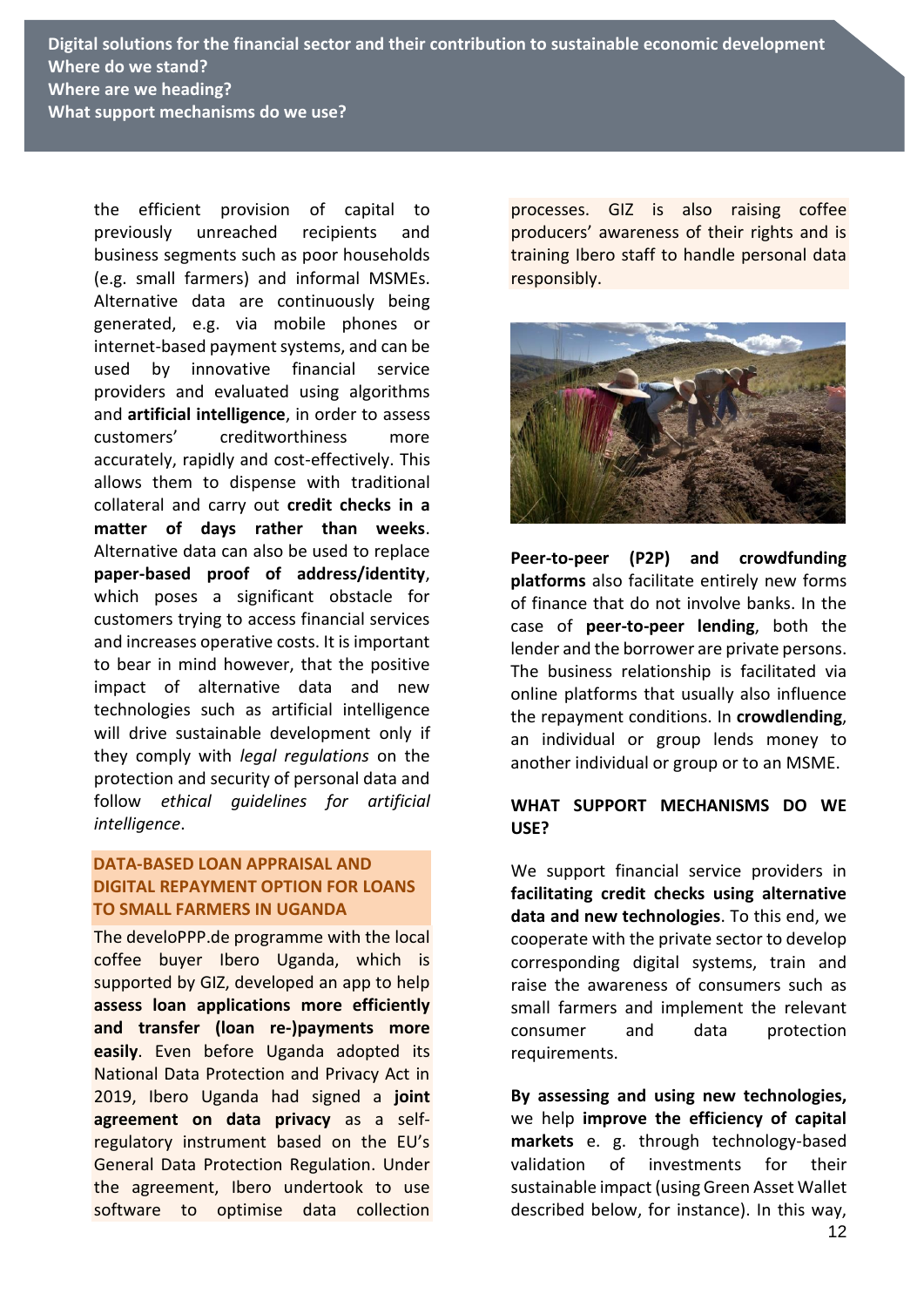we also boost the transparency of and trust in investment markets that play an important role in development policy in order to further stimulate private investment.

#### **STIMULATION OF GREEN INVESTMENT USING BLOCKCHAIN TECHNOLOGY**

Green Assets Wallet is a blockchain-based technology that is used to **validate green investment**. The platform validates green projects (solar systems, sustainable buildings and wind power for instance) by gathering from data sources information about the surface area of solar panels or the number of kilowatt hours of renewable energy generated and verifying the data obtained. The market for green investment in emerging economies is stimulated by building **trust** and increasing **transparency** and **efficiency**.

We also want to **support new forms of finance** such as crowdlending in order to open up opportunities for SMEs in particular to obtain capital for productive investment that creates jobs. This approach not only incorporates SMEs, it also creates alternative investment opportunities for interested small investors with no access to such funding from intermediary financial service providers.

#### **HACKATHON FOR DIGITAL FINANCE IN RURAL REGIONS IN MEXICO**

At the start of October 2019, the Sparkassenstiftung held a three-day hackathon in Mexico. During the collaborative event to develop software and hardware solutions, **digital finance services were developed for small farmers and rural finance**. Thirteen innovative solutions were developed and the most promising approaches are to be implemented together with private-sector partners such as IBM Mexico.

# **III. What next?**

Digitalisation will continue to drive the rapid transformation of the financial sector in years to come. The exact scale of the impact is difficult to predict.

We can assume that new actors such as mobile network operators, fintechs and platforms such as Alibaba, Facebook and Amazon will further expand their market reach in areas such as payment services, the provision of short-term loans using alternative data, intelligent algorithms and artificial intelligence and make headway in new areas such as SME finance. Fintechs will continue to develop their business models and forge cooperation arrangements with traditional financial institutions.

'PayGo' approaches that are already firmly established in decentralised energy supply will also expand into other sectors such as agriculture (financing of agricultural machinery) and transport (scooter taxis), offering customers new forms of funding for durable consumer and capital goods.

German DC is committed to shaping this change together with partners on the ground and in international forums so that the opportunities presented by digital transformation will be leveraged for sustainable development and job creation while addressing the risks presented in this context as skilfully as possible. In doing so, we will clearly direct our actions to the needs of disadvantaged and vulnerable sections of the population (such as women, young people, refugees and the inhabitants of rural regions) and MSMEs.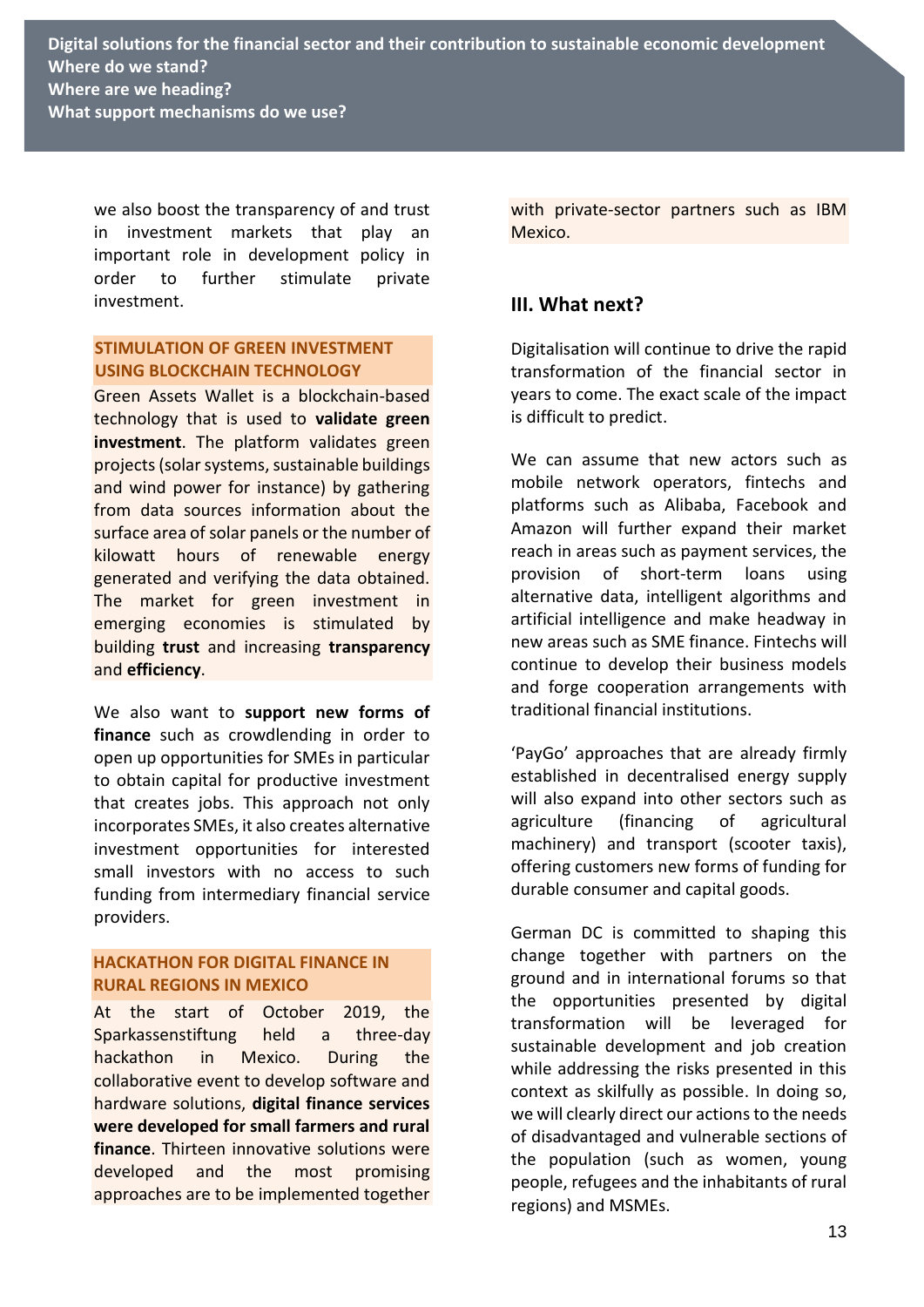## **Annex (further project examples):**

# **Goal 1: We support our local partners in laying the foundations for sustainable and responsible development in digital finance**

#### **WORKING TOGETHER FOR RESPONSIBLE DEVELOPMENT IN DIGITAL FINANCE**

BMZ observes digital trends and assesses their potentials for inclusive and sustainable development in the financial sector. To do this, it engages in dialogue with actors such as the Better than Cash Alliance, the Alliance for Financial Inclusion and the Consultative Group to Assist the Poor (CGAP) and supports implementation of joint initiatives. In November 2019, a workshop was run with CGAP as part of European Microfinance Week in Luxembourg, where the **relevance of cyber security for the financial sector in developing countries** was assessed and the **potential role of development cooperation** discussed.

#### **MOBILE MONEY AND AGENT BANKING IN UGANDA**

In Uganda, GIZ assisted the central bank in developing **guidelines on mobile payment services**, which include specific requirements on consumer and data protection. This has helped develop conditions that are conducive to building a **mobile money** and **agent banking** network that has a broader scope than traditional bank branches.

### **Goal 2: We cooperate with private actors to support sustainable digital financial services and facilitate universal access to the finance sector**

#### **INCREASED INSURABILITY OF COTTON FARMERS THROUGH BLOCKCHAIN TECHNOLOGY IN INDIA**

In cooperation with Weather Risk Management Services, small farmers in India can use block chain technology to document that they farm cotton sustainably. They can avail themselves of insurance cover against extreme weather events such as drought and flooding, provided that they follow prescribed sustainable production practices. This enables **the scaling up of insurance products for cotton farmers as well as increased production**.

#### **DIGITAL FINANCIAL TRANSACTIONS IN MICROFINANCE INSTITUTIONS IN BHUTAN AND LAOS**

Sparkassenstiftung is assisting microfinance institutions in Bhutan and Laos with the **digitalisation of savings and credit transactions**. This improves efficiency, allowing **more time for advice and financial education placement services**. Digitalisation also facilitates more **broad-based services in rural regions**. Opportunities for digitalising institutional processes and offering products on digital platforms are also being identified in order to improve or facilitate equitable financial services above all for small and micro agribusinesses in remote regions.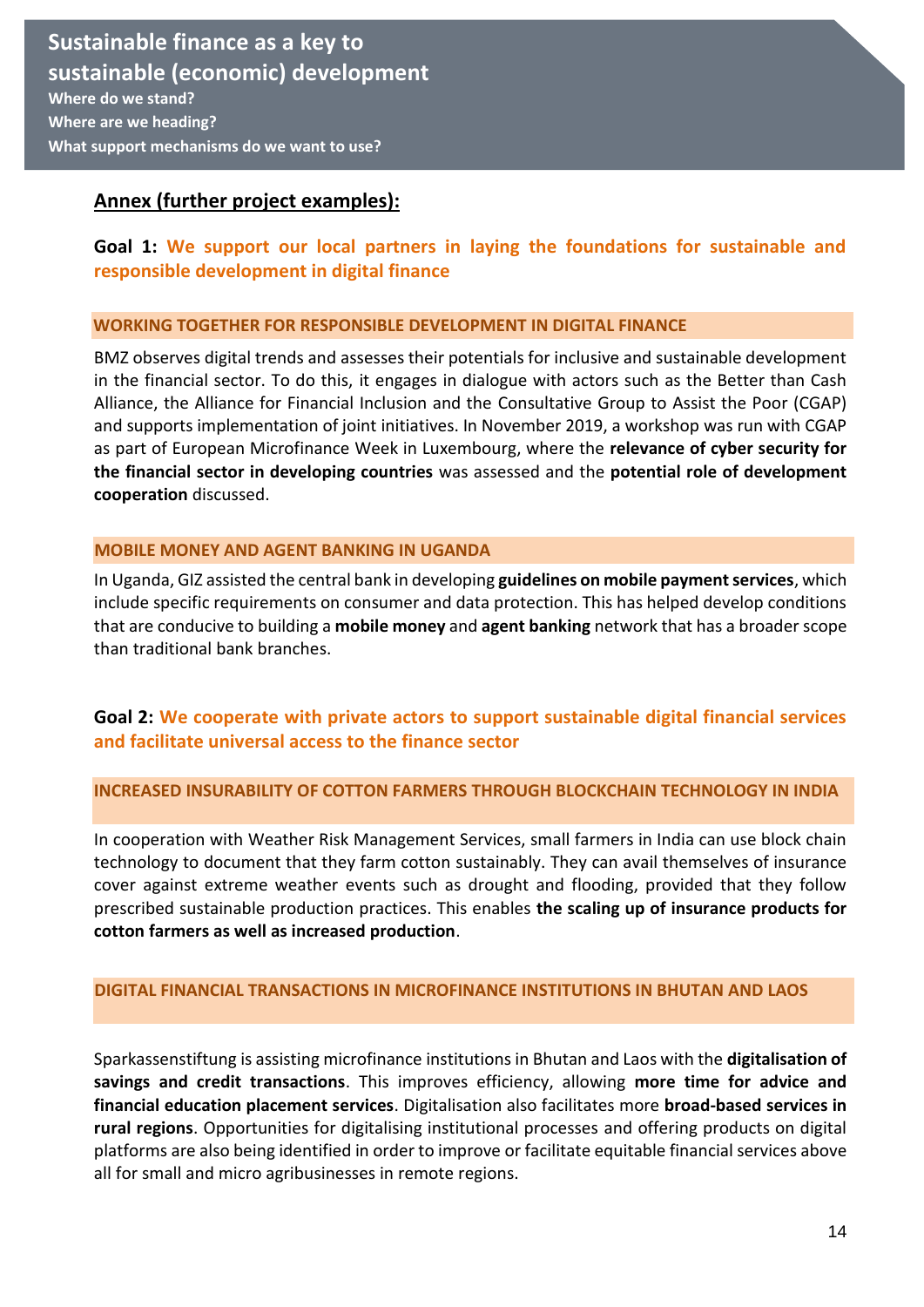**What support mechanisms do we want to use?** 

#### **MOBILE--BASED EXPANSION OF MICROINSURANCE IN GHANA**

As part of the strategic alliance between BMZ, Allianz SE and BIMA MILVIK (*InsurTech*), mobile--based innovations for **scaling up microinsurance and medical services for low-income population groups**  are being developed and tested, along with digital climate-risk management applications for municipalities in Ghana.

#### **USING HEALTH APP FOR BETTER SOCIAL PROTECTION AND HEALTH RISK MANAGEMENT IN INDIA**

Under the partnership between the strategic alliance of BMZ, Allianz SE and BIMA MILVIK (*InsurTech*) and the Indian start-up Medicount, the Health Pass application was developed to help improve the **insurability and health risk management** of low-income population groups in India.

#### **DEVELOPMENT OF DIGITALISATION STRATEGIES FOR FINANCIAL SERVICE PROVIDERS IN MEXICO**

As part of a project launched in Mexico in November 2019, Sparkassenstiftung is developing **digitalisation strategies** with decentralised financial institutions and microfinance institutions so that they can find ways of adapting to new digital challenges. An Innovation Lab was set up to support innovation processes in financial institutions.

#### **IMPLEMENTATION OF THE DIGITALISATION STRATEGY OF A FINANCIAL INSTITUTION IN MALI**

KfW assists Mali's state-owned National Bank for Agricultural Development (BNDA) in implementing its **digitalisation strategy** in order to expand access to needs-based loans for agri businesses in particular.

#### **SUPPORT FOR DIGITALISING A MICROFINANCE INSTITUTION IN BENIN**

KfW is assisting *Faîtière des Caisses d'Epargne et de Crédit Agricole Mutuel du Bénin* (FECECAM) in **implementing its digitalisation strategy**. The bank's rapid digitalisation is playing a key role in boosting the sustainability of KfW's engagement and improving access to appropriate financial services in the agricultural sector.

#### **COMPARISON PORTAL FOR FINANCIAL PRODUCTS IN INDONESIA AND THE PHILIPPINES**

DEG finances a fintech start-up that helps provide people in Indonesia and the Philippines with **a range of large-scale, transparent, low-threshold financial products** in order to make specialised products available nationwide, such as health insurance for dengue fever, for example. In addition to phone-based advice for consumers, the platform also offers technical services for financial institutions, enabling differentiated credit scoring and allowing underserved customer groups to be reached, for example.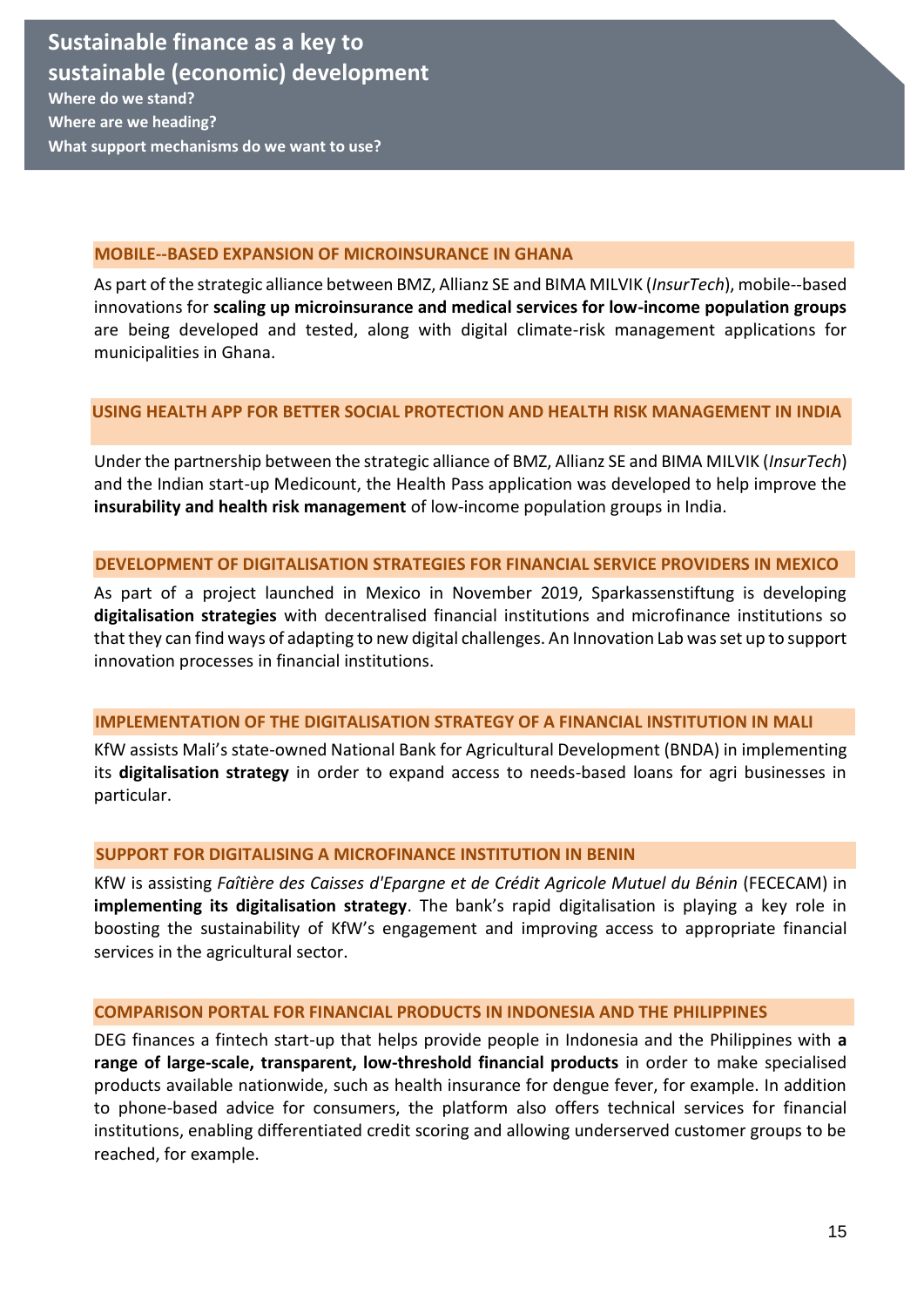#### **AFFORDABLE INSURANCE PROTECTION AGAINST FLOODING FOR POOR AND VULNERABLE POPULATION GROUPS**

In cooperation with the German Aerospace Center, activities are underway to open up access for poor and vulnerable groups to **large-scale, affordable flood insurance** by making use of automated flood monitoring and satellite technology.

# **Goal 3: We support innovative digital financial solutions for job creation and increased investment in MSMEs**

#### **SUPPORT FOR DEVELOPING SPECIFIC FINANCIAL PRODUCTS WITH MOBILE MONEY IN UGANDA**

As part of the Farmers as Entrepreneurs strategic alliance, the microfinance institution FINCA has received support to develop specific financial products for small-scale banana farmers in western Uganda. To simplify the repayment of loans in remote regions, customers are now able to **use the Mobile Money app to repay loans digitally**. This has reduced the cost of monthly repayments from 20,000 Ugandan Shillings (transport costs + 10 hours travel time to the next branch) to 2,000 Ugandan Shillings (Mobile Money charges + 10 minutes travel time to the next agent).